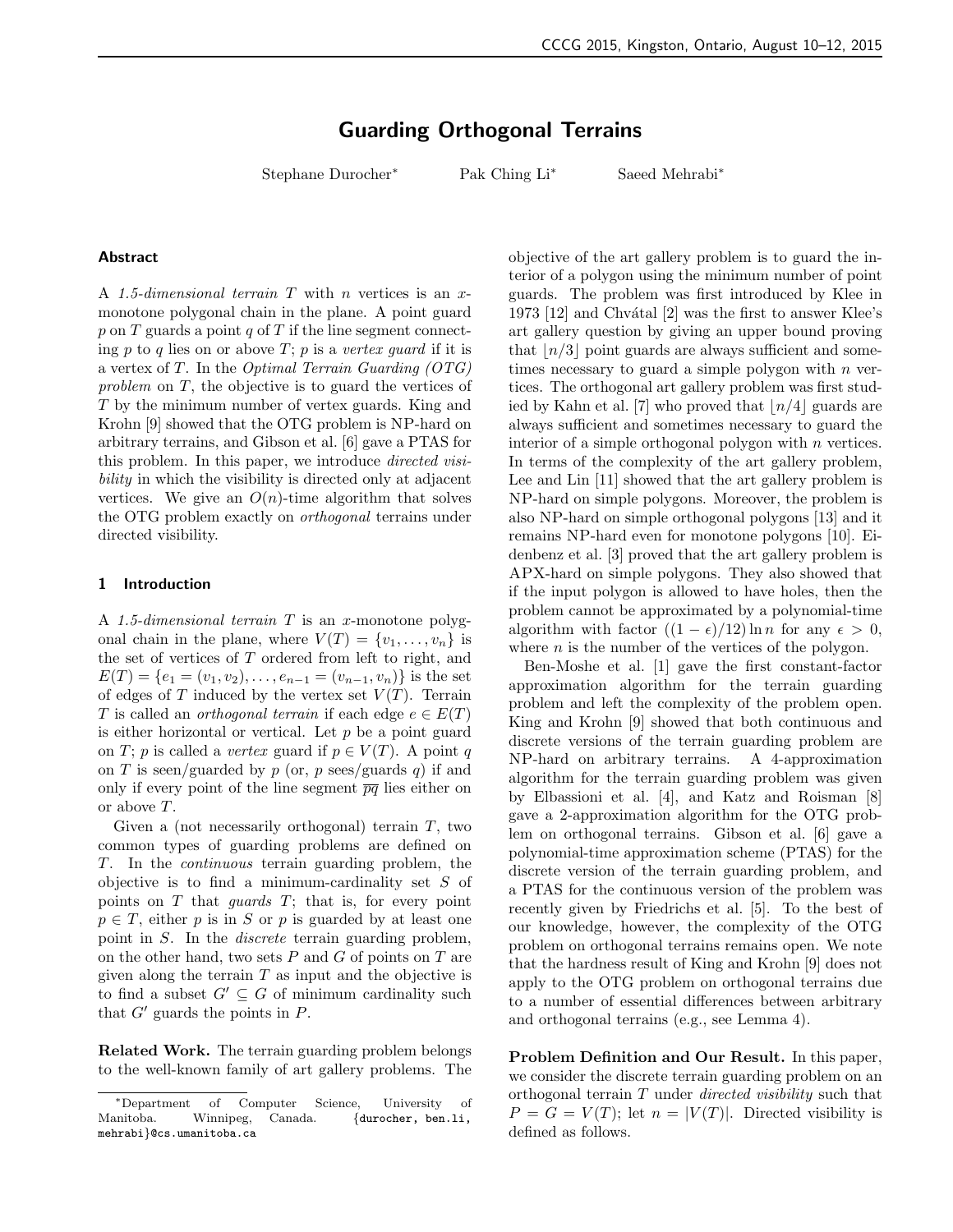

Figure 1: An orthogonal terrain  $T$ ; throughout the paper, we assume that the leftmost and rightmost edges of T are two horizontal rays starting from  $v_1$  and  $v_n$ , respectively. (a) An illustration of directed visibility: neither vertex  $y$  nor  $z$  can see vertex  $x$  under directed visibility, but they can see each other. The vertex  $x$  can see vertex  $y$ , but it cannot see vertex  $z$  because the line segment  $\overline{xz}$  is horizontal. (b) The vertices q and r are reflex while the vertices  $p$  and  $s$  are convex. Moreover, q and r are both right reflex, p is left convex and s is right convex; vertex  $y$  is a left reflex vertex.

**Definition 1** *(Directed Visibility). Let u be a vertex* of T. If u is a reflex vertex, then u sees a vertex v of  $T$  if and only if every point in the interior of the line segment  $\overline{uv}$  lies strictly above T. If u is a convex vertex, then u sees a vertex v of T if and only if  $\overline{uv}$  is a non-horizontal line segment that lies on or above T.

It is possible, under directed visibility, that a vertex  $u$ of  $T$  sees a vertex  $v$ , but vertex  $v$  cannot see  $u$ ; see Figure 1(a) for an example. Therefore, we consider the following problem:

Definition 2 (The Directed Terrain Guarding (DTG) Problem on Orthogonal Terrains). Given an orthogonal terrain T, compute a subset  $S \subseteq V(T)$  of minimum cardinality that guards the vertices of T under directed visibility. That is, for every vertex  $u \in V(T)$ , either  $u \in S$  or u is guarded by at least one other vertex in S under directed visibility.

We give an  $O(n)$ -time algorithm for the DTG problem on orthogonal terrains under directed visibility. To this end, we first reduce the DTG problem to two subproblems such that an exact solution for the DTG problem reduces to the union of exact solutions of the two subproblems. We then give an  $O(n)$ -time greedy algorithm for solving each of the subproblems. To the best of our knowledge, this is the first exact algorithm for a nontrivial instance of the art gallery problem on terrains and partially answers a question posed by Ben-Moshe et al. [1] for orthogonal terrains.

# 1.1 Paper Organization

The paper is organized as follows. Section 2 presents preliminaries and some definitions. In Section 3, we give a characterization for an exact solution of the DTG problem: we define two subproblems and show that an exact solution for the DTG problem reduces to the union of the exact solutions of the subproblems. In Section 4, we show how to solve each subproblem in  $O(n)$ time by a simple greedy algorithm. We conclude the paper in Section 5.

#### 2 Preliminaries and Definitions

We denote the  $x$ - and  $y$ -coordinates of a point  $p$  on an orthogonal terrain T by  $x(p)$  and  $y(p)$ , respectively. We use terms "terrain" and "guard" to refer to an orthogonal terrain and a vertex guard, respectively, unless otherwise stated. Moreover, we simply use "guarding" to mean "guarding under directed visibility" unless otherwise stated.

A vertex  $u$  of  $T$  is convex if the angle formed by the edges incident to u above T is  $\pi/2$  degrees, otherwise u is reflex. We partition the vertices of  $T$  into 4 equivalences classes right or left endpoints of a horizontal edge of T, and whether the vertex is reflex or convex. We use  $V_{LC}(T)$ ,  $V_{RC}(T)$ ,  $V_{LR}(T)$  and  $V_{RR}(T)$  to respectively denote the left convex, right convex, left reflex, and right reflex subsets of the vertices of  $T$ . See Figure 1(b) for an example of these definitions.

For consistency, we assume that the leftmost and rightmost edges of T are two horizontal rays starting from  $v_1$  and  $v_n$ , respectively; see Figure 1 for an illustration. For a reflex vertex  $u$  of  $T$ , we denote the convex vertex directly below u by  $B(u)$ . We say that a subset M of vertices of T guards a subset  $M'$  of vertices of T, where  $M \cap M' = \emptyset$ , if every vertex in M' is guarded by at least one vertex in  $M$ . We first describe some properties of orthogonal terrains.

**Observation 1** Let u and v be two reflex vertices of T. If vertex u sees  $B(v)$ , then u must also see v; see Figure 2 for an illustration.

Let u and v be two convex vertices of T. If  $y(u) =$  $y(v)$ , then clearly u and v cannot see each other under directed visibility because the line segment  $\overline{uv}$  is horizontal. If  $y(u) \neq y(v)$ , then depending on the xcoordinates of u and v the line segment  $\overline{uv}$  will pass through the region below the horizontal edge incident to either u or v and, therefore, u and v cannot see each other. This leads to the following lemma.

**Lemma 1** No two convex vertices of  $T$  can see each other under directed visibility.

**Observation 2** Let u be a reflex vertex of a terrain  $T$ . If u is right reflex and sees a right convex vertex v of T, then  $x(u) < x(v)$  and  $y(u) > y(v)$ . Similarly, if u is left reflex and sees a left convex vertex  $v$  of  $T$ , then  $x(u) > x(v)$  and  $y(u) > y(v)$ .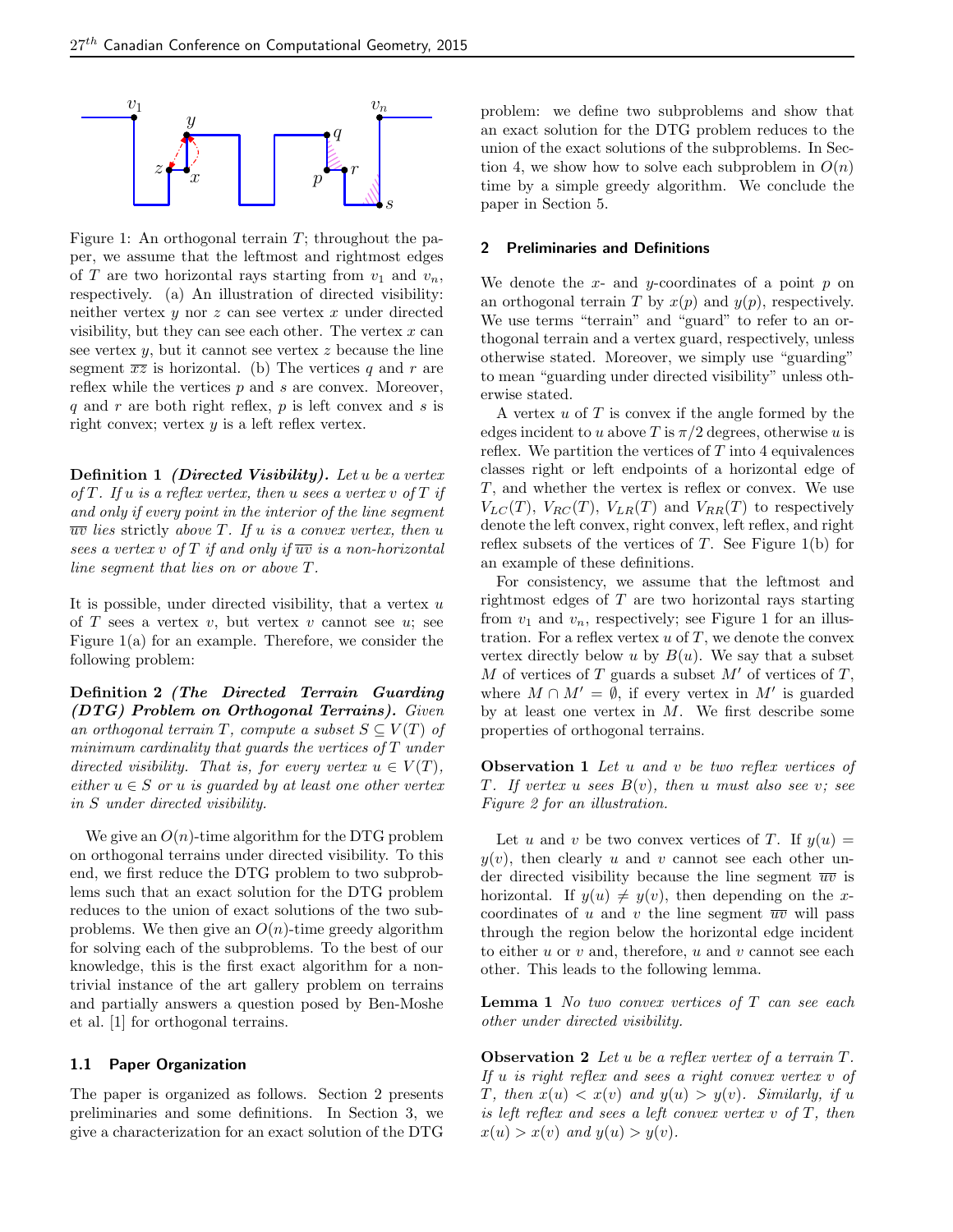

Figure 2: If a reflex vertex u sees  $B(v)$ , for some reflex vertex  $v$ , then  $u$  must also see vertex  $v$  itself.

Since directed visibility imposes a constraint relative to the standard visibility, the visibility graph of the vertices of T under directed visibility is a subgraph of that of the vertices of  $T$  under standard visibility. Therefore, the following property, called the order claim, still holds under directed visibility:

**Lemma 2 (Ben-Moshe et al. [1])** Let  $p, q, r$  and s be four vertices of a terrain T such that  $x(p) < x(q)$  $x(r) < x(s)$ . If p sees r and q sees s, then p sees s.

**Lemma 3** Let u be a reflex vertex of a terrain  $T$ . If u is right reflex (resp., left reflex), then u cannot see any left convex (resp., right convex) vertex of  $T$ .

**Proof.** We prove the lemma for when  $u$  is right reflex; the other case is proved by a symmetric argument. Let v be a left convex vertex of T. If  $x(v) = x(u)$ , then  $v = B(u)$  and, therefore, u cannot see v under directed visibility. If  $x(v) \neq x(u)$ , then there are three cases.

- If  $y(v) = y(u)$ , then v is the adjacent vertex to the left of  $u$  and so  $u$  cannot see  $v$  under directed visibility.
- If  $y(v) > y(u)$ , then the line segment  $\overline{uv}$  passes through the region below the horizontal edge incident to  $v$  and, therefore, vertex  $u$  cannot see  $v$ .
- If  $y(v) \leq y(u)$ , then there are two cases: (i) if  $x(v)$  <  $x(u)$ , then the line segment  $\overline{uv}$  passes through the region below the horizontal edge incident to  $u$  and, therefore, vertex  $u$  cannot see  $v$ . (ii) If  $x(v) > x(u)$ , then the line segment  $\overline{uv}$  passes through the region to the left of the vertical edge incident to  $v$  and, therefore, vertex  $u$  cannot see  $v$ .

The three cases above complete the proof of the lemma. □

In an arbitrary terrain, it is possible that a reflex vertex can guard both a left and a right convex vertex. For orthogonal terrains, however, this is not the case. This property is stated in the following lemma.

**Lemma 4** Let  $u$  be a right convex vertex and  $v$  be a left convex vertex of a terrain T. Then, there is no reflex vertex of  $T$  that sees both  $u$  and  $v$  under directed visibility.

**Proof.** By Lemma 3, (i) no left reflex vertex of  $T$  can see  $u$ , and (ii) no right reflex vertex of T can see  $v$ . Therefore, no reflex vertex of  $T$  can see both  $u$  and  $v$ . This completes the proof of the lemma.

# 3 An Exact Algorithm for the DTG Problem

In this section, we present our exact  $O(n)$ -time algorithm for the DTG problem on orthogonal terrains. Let  $T$  be an orthogonal terrain with  $n$  vertices. To solve the DTG problem on  $T$ , we first show that the DTG problem on T can be reduced to two subproblems such that an exact solution for the DTG problem is equivalent to the union of the exact solutions for the two subproblems. The subproblems are defined as follows.

Definition 3 (The Left-Convex Guarding  $(LCG(M))$  Problem). Given a set  $M \subseteq V_{LC}(T)$ , the objective of the  $LCG(M)$  problem is to compute a minimum-cardinality set  $M' \subseteq V(T)$  such that for every vertex  $u \in M$ , either  $u \in M'$  or u is guarded by at least one vertex in  $M'$ .

Definition 4 (The Right-Convex Guarding  $(RCG(M))$  Problem). Given a set  $M \subseteq V_{RC}(T)$ , the objective of the  $RCG(M)$  is to compute a minimumcardinality set  $M' \subseteq V(T)$  such that for every vertex  $u \in M$ , either  $u \in M'$  or u is guarded by at least one vertex in  $M'$ .

To compute an exact solution for the DTG problem on T, we first show that we can restrict our attention to solutions that are in standard form. A feasible solution S to the DTG problem on T is in *standard form* if and only if every reflex vertex in  $S$  sees at least one convex vertex of T.

**Lemma 5** For any orthogonal terrain  $T$ , there exists an exact solution S for the DTG problem on T that is in standard form.

**Proof.** Take any exact solution  $S_0$  for the DTG problem on T. We construct a feasible solution S from  $S_0$ such that  $|S| \leq |S_0|$  and S is in standard form. To this end, for each reflex vertex  $u \in S_0$  that does not see any convex vertex of T, replace u with  $B(u)$  (i.e., the convex vertex directly below  $u$ ). Let S be the resulting set. Clearly,  $|S| \leq |S_0|$  and every reflex vertex in  $S$  sees at least one convex vertex of  $T$ . We now show that  $S$  is a feasible solution for the DTG problem on T. Consider a reflex vertex  $u \in S_0$  that was replaced by  $B(u)$  in S and let  $Vis(u)$  be the set of vertices of  $T$  that are seen by  $u$ . We next prove that every vertex in  $Vis(u)$  is still guarded by at least one vertex in S. First, note that every vertex in  $Vis(u)$  is a reflex vertex. Let  $v \in Vis(u)$  and consider  $B(v)$ . If  $B(v) \in S$ , then v is guarded by at least one vertex in  $S$  (i.e., the vertex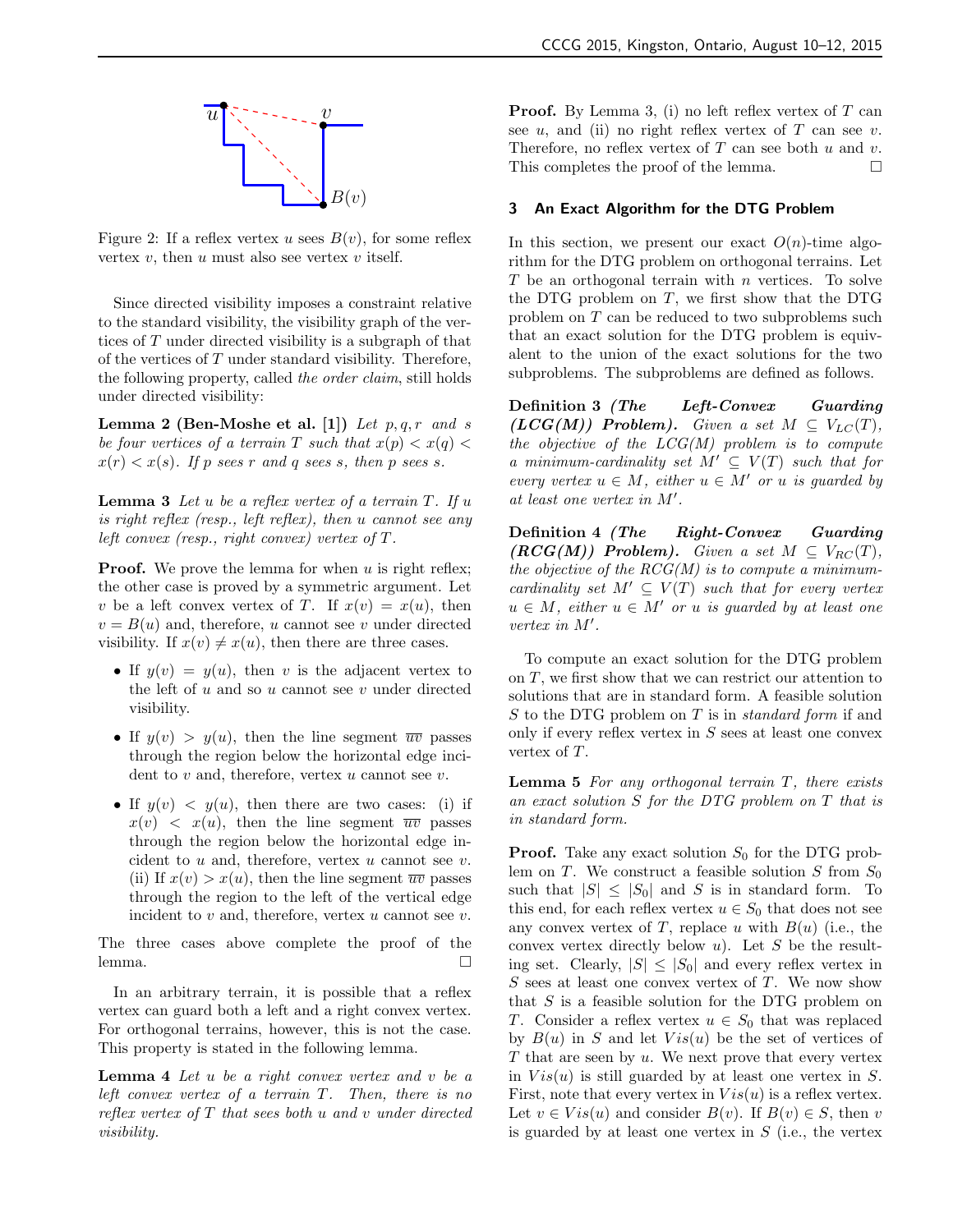$B(v)$ . If  $B(v) \notin S$ , then there must be a reflex vertex  $w \in S_0$  that guards  $B(v)$  because no two convex vertices of  $T$  can guard each other by Lemma 1. We note that  $w \in S$  because w sees at least one convex vertex of T and so we have not replaced it with  $B(w)$  in S. By Observation 1, vertex  $w \in S$  guards v and, therefore, S is a feasible solution. Since  $|S| \leq |S_0|$ , the set S is an exact solution for the DTG problem on T that is in standard form. This completes the proof of the lemma.  $\Box$ 

The following lemma, whose proof is given in Appendix A due to space constraints, states a necessary and sufficient condition for solving the DTG problem on T.

**Lemma 6** Let S be a feasible solution for the DTG problem on T. The set S is an exact solution if and only if there exists a partition  $\{S_L, S_R\}$  of S such that (i) the set  $S_L$  is an exact solution for the  $LCG(V_{LC}(T))$ problem on  $T$ , and (ii) the set  $S_R$  is an exact solution for the  $RCG(V_{RC}(T))$  problem on T.

By Lemma 6, we have the following theorem.

Theorem 7 To solve the DTG problem on T, it is sufficient to solve the  $LCG(V_{LC}(T))$  and the  $RCG(V_{RC}(T))$  problems on T.

## 4 Solving the LCG( $V_{LC}(T)$ ) Problem

In this section, we present an  $O(n)$ -time exact algorithm for the  $LCG(V_{LC}(T))$  problem on T; an exact algorithm for the RCG( $V_{RC}(T)$ ) problem can be derived analogously. First, by Lemma 1 (no convex vertex of  $T$  can see one other convex vertex of  $T$ ) and Lemma 3 (no left reflex vertex of  $T$  can see a right convex vertex of  $T$ ), we have the following result.

**Lemma 8** If  $M$  is a feasible solution for the  $LCG(V_{LC}(T))$  problem on T, then  $M \subseteq \{V_{LC}(T) \cup$  $V_{LR}(T)$ .

Next, we show that we can restrict our attention to solutions that are in a standard form. A feasible solution M for the  $LCG(V_{LC}(T))$  problem on T is in standard form if and only if a left convex vertex  $u$  is in  $M$  if and only if no reflex vertex of  $T$  can see  $u$ .

**Lemma 9** For any orthogonal terrain  $T$ , there exists an exact solution M for the  $LCG(V_{LC}(T))$  problem on T that is in standard form.

**Proof.** Take any exact solution  $M_0$  for the  $LCG(V_{LC}(T))$  problem on T. We construct a feasible solution M from  $M_0$  such that  $|M| \leq |M_0|$  and  $M$  is in standard form. For every left convex vertex  $u \in M_0$  that is seen by at least one left reflex vertex  $v$  of  $T$ , replace  $u$  with  $v$ ; let  $M$  be the resulting set. Clearly,  $|M| \leq |M_0|$ . Moreover, M is a feasible solution for the  $LCG(V_{LC}(T))$  problem on T because (i) the vertex  $u$  is now guarded by  $v$ , and (ii) the vertex  $u$ , which is left convex, cannot see any other left convex vertex of  $T$ . Therefore, every left convex vertex of  $T$ is still guarded by at least one vertex in  $M$ . Since  $|M| \leq |M_0|$  and no left convex vertex of T that is in M is seen by a left reflex vertex of  $T$ , we conclude that  $M$ is an exact solution for the  $LCG(V_{LC}(T))$  problem on T that is in standard form.

#### 4.1 A Characterization

To solve the  $LCG(V_{LC}(T))$  problem on T, we give a characterization for an exact solution of the  $LCG(V_{LC}(T))$  problem on T. The following lemma, whose proof is given in Appendix B due to space constraints, is similar to the one given in Lemma 6 for the DTG problem.

Lemma 10 Let M be a feasible solution for the  $LCG(V_{LC}(T))$  problem on T. The set M is an exact solution if and only if there exists a partition  $\{A, B\}$  of M such that (i)  $u \in A$  if and only if u is a left convex vertex and no reflex vertex of T can see u, and (ii)  $B = M \setminus A$ is a minimum-cardinality subset of  $V_{LR}(T)$  that guards  $V_{LC}(T) \setminus A$ .

A similar result can be derived for an exact solution of the RCG( $V_{RC}(T)$ ) problem analogously.

**Lemma 11** Let  $M$  be a feasible solution for the  $RCG(V_{RC}(T))$  problem on T. The set M is an exact solution if and only if there exists a partition  $\{P, Q\}$ of M such that (i)  $u \in P$  if and only if u is a right convex vertex and no reflex vertex of T can see u, and (ii)  $Q = M \setminus P$  is a minimum-cardinality subset of  $V_{RR}(T)$  that guards  $V_{RC}(T) \setminus P$ .

By Lemma 10 and Lemma 11, we have the following theorem.

**Theorem 12** To solve the  $LCG(V_{LC}(T))$  problem on T, it is sufficient to first find the subset A of  $V_{LC}(T)$ , where  $u \in A$  if and only if no reflex vertex of T can see u, and then compute a minimum-cardinality subset B of  $V_{LR}(T)$  that guards  $V_{LC}(T) \setminus A$ . Similarly, to solve the  $RCG(V_{RC}(T))$  problem on T, it is sufficient to first find the subset P of  $V_{RC}(T)$ , where  $u \in P$  if and only if no reflex vertex of  $T$  can see  $u$ , and then compute a minimum-cardinality subset  $Q$  of  $V_{RR}(T)$  that guards  $V_{RC}(T) \setminus P$ .

#### 4.2 A Greedy Algorithm

In this section, we show how to compute an exact solution for the  $LCG(V_{LC}(T))$  problem on T; an exact solution for the RCG( $V_{RC}(T)$ ) problem on T can be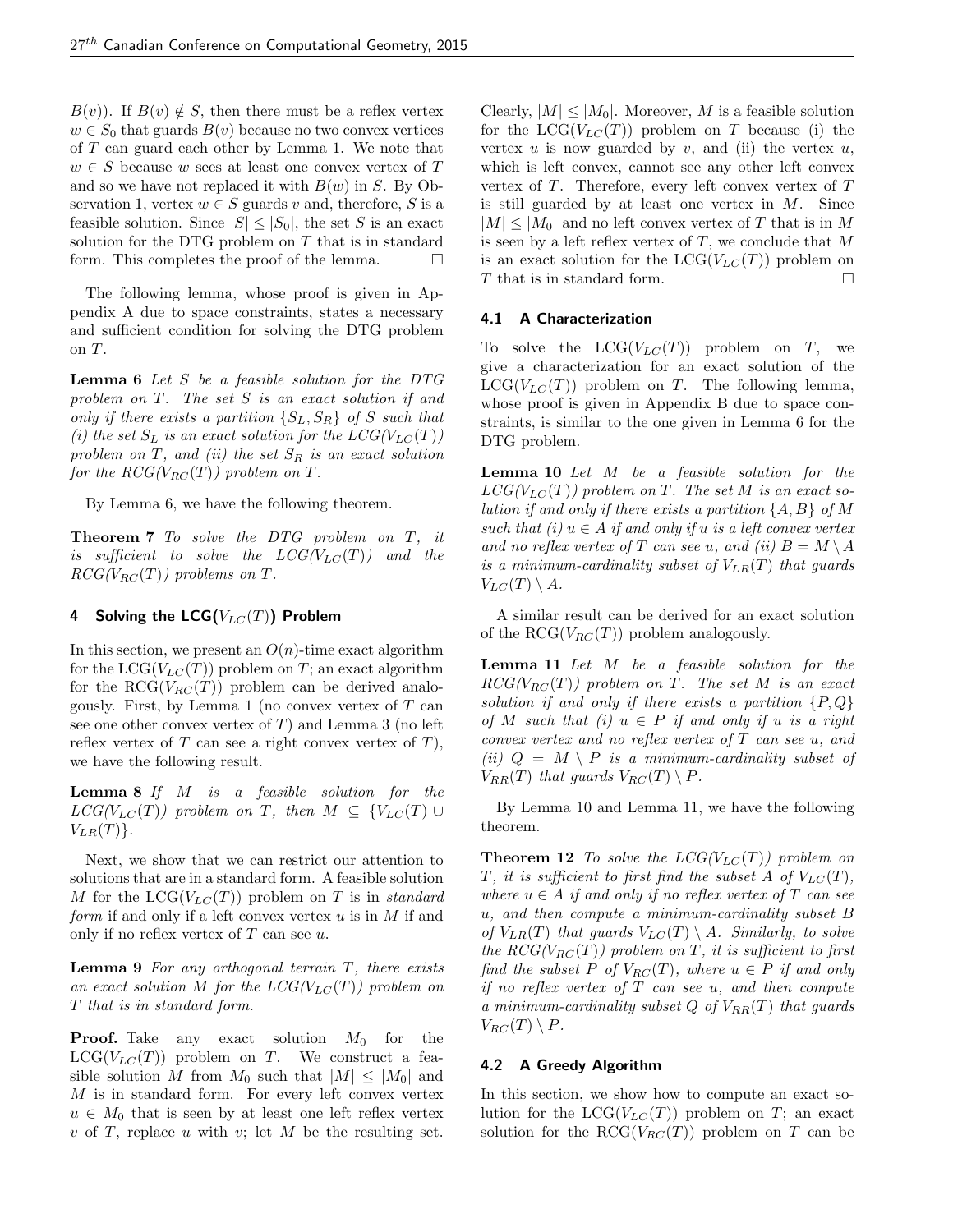

Figure 3: An illustration in support for the proof of Lemma 13.

computed analogously. By Theorem 12, we first compute the set A, where  $u \in A$  if and only if u is a left convex vertex and it is not seen by any reflex vertex of T. In Section 4.3, we give a linear-time algorithm for computing  $R(u)$  for all the left convex vertices of u, where  $R(u)$  is the rightmost left reflex vertex of T that sees  $u$  (see Lemma 14). Therefore, we can use that algorithm to determine whether a left convex vertex u of  $T$  is seen by any reflex vertex of  $T$  at all and, therefore, the set A can be computed in  $O(n)$  time overall. Now, let  $C = V_{LC}(T) \setminus A$ . In the following, we give an  $O(n)$ time greedy algorithm for the problem of guarding C with the minimum-cardinality subset B of  $V_{LR}(T)$ .

For each left convex vertex  $u \in C$ , let  $R(u)$  be the righmost left reflex vertex of  $T$  (i.e., the rightmost vertex in  $V_{LR}(T)$  that sees u. Consider the left convex vertices of C from right to left: for each left convex vertex  $u$  in order, if  $u$  is not yet guarded by a reflex vertex in B, then we add  $R(u)$  into B. Clearly, the set B is a feasible solution for guarding the vertices in  $C$ . Let  $B'$ be the set of convex vertices that force the algorithm to add a new guard into B. Clearly,  $|B'| = |B|$ . We now show that no left reflex vertex of  $T$  can see two vertices in  $B'$ , which proves that the set  $B$  is an exact solution. Suppose for a contradiction that there exists a left reflex vertex v that sees two vertices  $w_i$  and  $w_j$  in  $B'$ . Without loss of generality, assume that  $x(w_i) > x(w_j)$ ; that is, vertex  $w_i$  is guarded before vertex  $w_j$  in the ordering. Since v sees  $w_i$ , we must have that  $x(R(w_i)) \geq x(v)$ . Note that  $x(R(w_i)) \neq x(v)$  because otherwise we would have not added a new guard for  $w_j$ . Therefore, we have the ordering  $x(w_i) < x(w_i) < x(v) < x(R(w_i))$  such that  $w_i$  sees v and  $w_i$  sees  $R(w_i)$ . But, by Lemma 2, this means that  $w_i$  is seen by  $R(w_i)$  which is a contradiction. This proves that no left reflex vertex of T can see two convex vertices in  $B'$  and so the set B is an exact solution for guarding the vertices in C.

## 4.3 Algorithmic Details

In this section, we show how to implement the algorithm in time linear in  $n$ , the number of vertices of  $T$ . Our implementation of the algorithm uses the following result.

**Lemma 13** Let u and v be two left convex vertices of  $T$ 

such that  $x(v) < x(u)$ . Then, the line segments  $uR(u)$ and  $vR(v)$  do not intersect at an interior point.

Proof. Suppose for a contradiction that the line segments  $uR(u)$  and  $vR(v)$  intersect at an interior point p. Since  $x(v) < x(u)$ , we must have that  $x(R(v)) <$  $x(R(u))$ . Therefore, we have the ordering  $x(v) < x(u)$  $x(R(v)) < x(R(u))$ ; see Figure 3 for an example. By Lemma 2, the vertex v must see vertex  $R(u)$ , which is a contradiction to the fact that  $R(v)$  is the righmost left reflex vertex of  $T$  that sees  $v$ . This completes the proof of the lemma.  $\Box$ 

Consider the left convex vertices of T from right to left and let  $u$  and  $v$  be two left convex vertices such that  $x(v) < x(u)$ . By Lemma 13, vertex  $R(v)$  cannot lie between the vertices u and  $R(u)$ ; that is, vertex  $R(v)$ is either  $R(u)$  or a vertex to the right of  $R(u)$ , or it is a vertex to the left of vertex  $u$ . This property leads us to a linear-time algorithm for computing  $R(u)$  for all the left convex vertices  $u$  in  $C$  as follows. Consider the vertices in  $\{C \cup V_{LR}(T)\}\$  from right to left in order. Note that the first vertex must be a left reflex vertex r. Moreover, we assume that the second vertex is also left reflex; otherwise, we set  $R(u)$  to r for every visited left convex vertex until we reach to a left reflex vertex s; we push  $r$  and  $s$  into a stack  $S$  in the order they have been visited. In the following, let  $s$  and  $r$  be the vertices on top of the stack  $S$ . Moreover, let t be the next visited vertex and let  $\alpha$  be the angle formed by the line segments  $\overline{ts}$  and  $\overline{sr}$  that faces above T:

- if  $t$  is left reflex, then we pop the two vertices  $s$ and r from S. If  $\alpha > \pi$ , then we push the three vertices  $r$ ,  $s$  and  $t$  into the stack  $\mathbf{S}$ ; otherwise, we ignore vertex  $s$  and push only vertex  $r$  into  $S$ . Now, we repeat the same procedure with the current two top vertices  $s'$  and  $r'$  of S until  $\alpha$  becomes greater than  $\pi$  in which case we push the three vertices  $r'$ ,  $s'$  and  $t$  into  $S$ .
- if t is left convex, then we pop the two vertices s and r from S. If  $\alpha > \pi$ , then we set  $R(t)$  to s and push vertices  $r$  and  $s$  back into the stack  $S$ ; otherwise, we ignore vertex  $s$  and push only vertex  $r$  into  $S$ . Now, we repeat the same procedure with the current two top vertices  $s'$  and  $r'$  of S until  $\alpha$  becomes greater than  $\pi$  in which case we set  $R(t)$  to s' and push r' and  $s'$  into the stack  $S$ .

See Figure 4 for an example of the algorithm. Let  $u$ be a left reflex vertex of T. If  $\alpha > \pi$ , then we process u in  $O(1)$  time and move to the next vertex. If  $\alpha \leq \pi$ , then one vertex is removed from the stack S and we then repeat the same procedure which may consist of removing further vertices from S. Therefore, at each left reflex vertex u, either we perform an  $O(1)$ -time operation or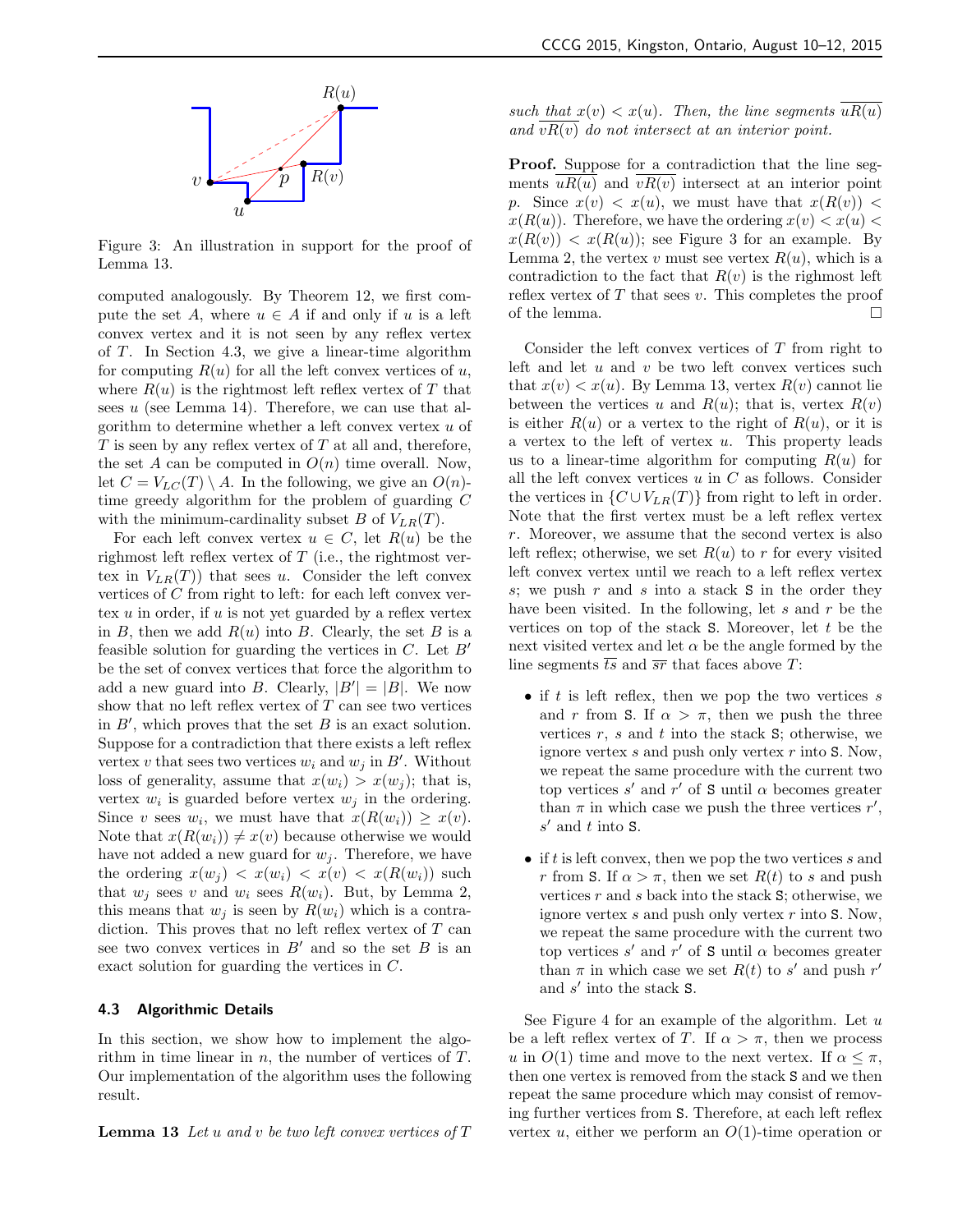

Figure 4: An example illustrating the computation of  $R(v)$ ,  $R(w)$  and  $R(x)$ . After processing vertex u, the status of the stack S from top to bottom is:  $[u, s, r]$ . When processing vertex  $v$ , vertex  $u$  is removed from  $S$ since  $\alpha < \pi$  for the line segments  $\overline{vu}$  and  $\overline{us}$ ; then  $R(v)$ is set to s. Vertex  $R(w)$  is also set to s because  $\alpha > \pi$ for the line segments  $\overline{ws}$  and  $\overline{sr}$ . Finally, vertex s is removed from S and  $R(x)$  is set to r. The final status of  $S$  is:  $[r]$ .

we remove a set  $S_u$  of vertices from S permanently. Note that by Lemma 13, the vertices in  $S_u$  will not be pushed back into S in the future. We can show using an analogous argument that at each left convex vertex, either we perform an  $O(1)$ -time operation or we remove a set of vertices from S permanently.

Although this procedure was described for computing  $R(u)$  for all the left convex vertices in C, in fact it can be used to compute  $R(u)$  for all the left convex vertices of  $T$  in  $O(n)$  time. This leads us to the following lemma:

**Lemma 14** Given an orthogonal terrain  $T$ , the overall procedure of computing  $R(u)$  for all the left convex vertices u of  $T$  can be completed in  $O(n)$  time, where  $|V(T)|$ .

By Lemma 14, we have the following theorem.

**Theorem 15** The  $LCG(V_{LC}(T))$  problem on T can be solved exactly in  $O(n)$  time, where  $n = |V(T)|$ .

We note that the  $RCG(V_{RC}(T))$  problem on T can be solved analogously in  $O(n)$  time. Let  $S_1$  and  $S_2$ be the exact solutions for the  $LCG(V_{LC}(T))$  and the  $RCG(V_{RC}(T))$  problems on T, respectively. By Theorem 7, the set  $S = \{S_1 \cup S_2\}$  is an exact solution for the DTG problem on  $T$ . Therefore, by Theorem 15, we have the main result of this paper.

**Theorem 16** There exists an  $O(n)$ -time exact algorithm for the DTG problem on any orthogonal terrain T with n vertices.

# 5 Conclusion

In this paper, we considered the problem of guarding the vertices of an orthogonal terrain  $T$  with the minimum number of vertex guards under directed visibility (i.e., the DTG problem). We showed that the DTG problem on T is linear-time tractable by first reducing the problem to two subproblems (i.e., the  $LCG(V_{LC}(T))$  and  $RCG(V_{RC}(T))$  problems) and then solving each subproblem by a greedy algorithm that runs in  $O(n)$  time, where  $n$  is the number of the vertices of  $T$ . Our algorithm assumes the directed visibility and it does not apply to the DTG problem under standard visibility. The complexity of the problem remains open without the directed visibility constraint.

# **References**

- [1] B. Ben-Moshe, M. J. Katz and J. S. B. Mitchell. A constant-factor approximation algorithm for optimal terrain guarding. In  $SODA$ , 515–524, 2005.
- $[2]$  V. Chvátal. A combinatorial theorem in plane geometry. In Journal of Combinatorial Theory, Series B, 18:39–41, 1975.
- [3] S. Eidenbenz, C. Stamm and P. Widmayer. Inapproximability Results for Guarding Polygons and Terrains In Algorithmica, 31(1):79–113, 2001.
- [4] K. M. Elbassioni, E. Krohn, D. Matijevic, J. Mestre and D. Severdija. Improved Approximations for Guarding 1.5-Dimensional Terrains. In Algorithmica, 60(2):451– 463, 2011.
- [5] S. Friedrichs, M. Hemmer and C. Schmidt. A PTAS for the continuous 1.5D Terrain Guarding Problem. In CCCG, 2014.
- [6] M. Gibson, G. Kanade, E. Krohn and K. R. Varadarajan. An Approximation Scheme for Terrain Guarding. In APPROX-RANDOM, 140–148, 2009.
- [7] J. Kahn, M. M. Klawe and D. J. Kleitman. Traditional galleries require fewer watchmen. In SIAM Journal on Algebraic Discrete Methods, 4(2):194–206, 1983.
- [8] M. J. Katz and G. S. Roisman. On guarding the vertices of rectilinear domains. In Comput. Geom., 39(3):219– 228, 2008.
- [9] J. King and E. Krohn. Terrain Guarding is NP-Hard. In SIAM J. Comput., 40(5):1316–1339, 2011.
- [10] E. Krohn and B. J. Nilsson. Approximate Guarding of Monotone and Rectilinear Polygons. In Algorithmica, 66(3):564–594, 2013.
- [11] D. T. Lee and A. K. Lin. Computational complexity of art gallery problems. In IEEE Transactions on Information Theory, 32(2):276–282, 1986.
- [12] J. O'Rourke. Art gallery theorems and algorithms. Oxford University Press, Inc., 1987.
- [13] D. Schuchardt and H.-D. Hecker. Two NP-hard artgallery problems for ortho-polygons. In Mathematical Logic Quarterly, 41(2):261–267, 1995.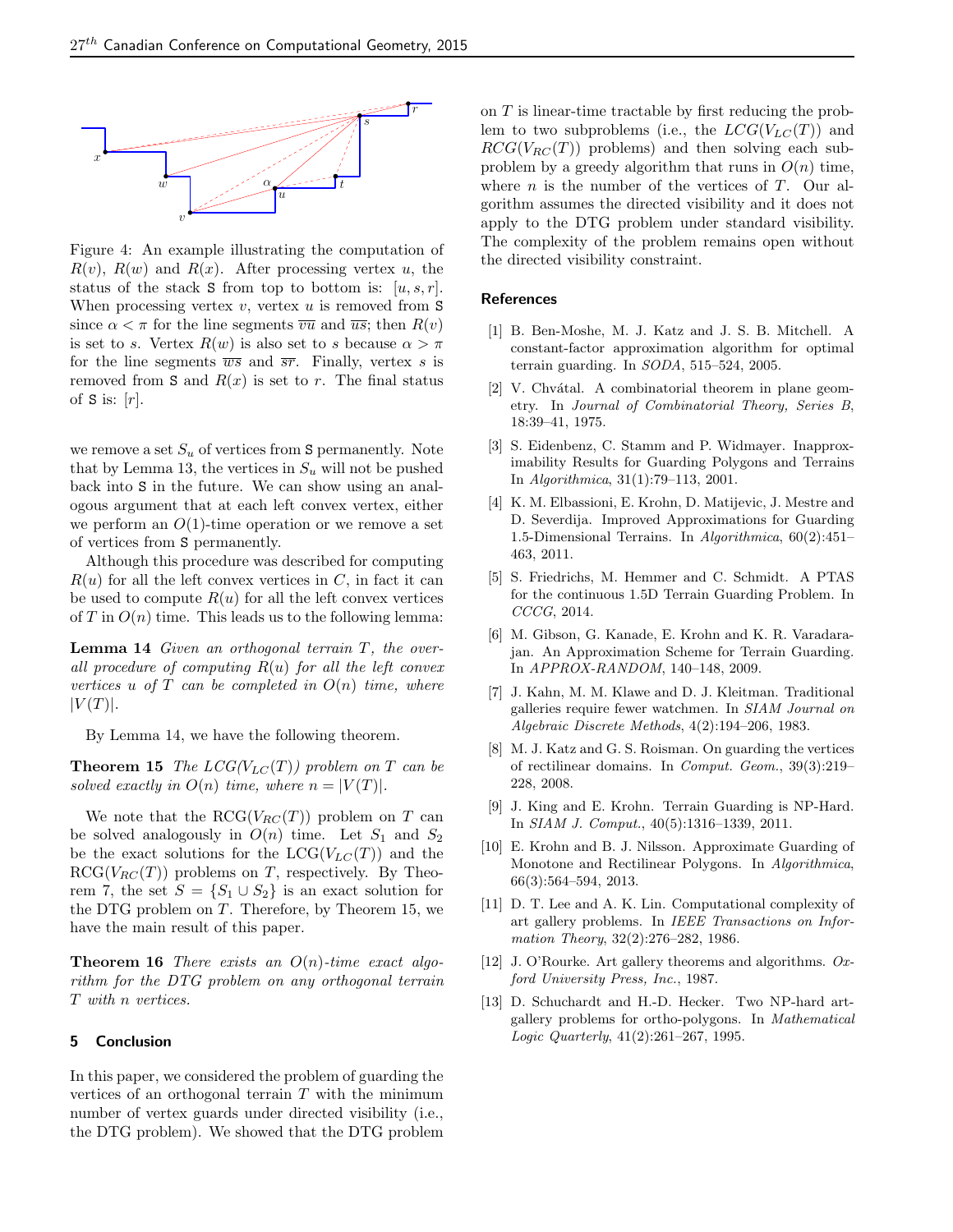## Appendix A: Proof of Lemma 6

**Proof.**  $(\Rightarrow)$  Let S be an exact solution for the DTG problem on  $T$ ; by Lemma 5, we assume that  $S$  is in standard form. Let  $S_L \subseteq S$  such that  $u \in S_L$  if and only if u is either a left convex vertex or it is a left reflex vertex of  $T$ . Similarly, let  $S_R \subseteq S$  such that  $v \in S_R$  if and only if v either is a right convex vertex or it is a right reflex vertex of  $T$  that sees at least one right convex vertex. Since  $S$  is in standard form,  $\{S_L, S_R\}$  is a partition of S.

We first prove that  $S_L$  is a feasible solution for the  $LCG(V_{LC}(T))$  problem on T. Let a be a left convex vertex of T. If  $a \in S$ , then  $a \in S_L$ . If  $a \notin S$ , then by Lemma 3 and the fact that no convex vertex can see another convex vertex (see Lemma 1), we conclude that there must be a left reflex vertex  $b \in S$  that guards a and, therefore,  $b \in S_L$ . This means that for every left convex vertex  $a$  of  $T$ , we have either  $a \in S_L$  or a is guarded by at least one vertex in  $S_L$ . Therefore,  $S_L$  is a feasible solution for the  $LCG(V_{LC}(T))$ problem on T. By an analogous argument, we can show that  $S_R$  is a feasible solution for the RCG( $V_{RC}(T)$ ) problem on T.

We next prove that  $S_L$  is an exact solution for the  $LCG(V_{LC}(T))$  problem on T. Suppose for a contradiction that there exists a feasible solution  $S'_{L}$  for the  $LCG(V_{LC}(T))$ problem on T such that  $|S'_L| < |S_L|$ . In the following, we prove that the set  $\{S'_{L} \cup S_{R}\}\)$  is a feasible solution for the DTG problem on  $T$ , which is a contradiction to the fact that S is an exact solution for the DTG problem on T because  $|S'_{L} \cup S_{R}| \leq |S'_{L}| + |S_{R}| < |S_{L}| + |S_{R}| = |S|$  (the last equality follows from the fact that  $\{S_L, S_R\}$  is a partition of S). Let  $u$  be a vertex of  $T$ . If  $u$  is left convex, then  $u$  is either in  $S_{L}^{\prime}$  or it is guarded by a left reflex vertex in  $S_{L}^{\prime}$  because  $S_{L}^{\prime}$ is a feasible solution for the  $LCG(V_{LC}(T))$  problem on T. Similarly, if u is a right convex vertex, then u is either in  $S_R$ or it is guarded by a right reflex vertex in  $S_R$  because  $S_R$ is a feasible solution for the  $RCG(V_{RC}(T))$  problem on T. Now, suppose that u is a reflex vertex that is not in  $S'_{L} \cup S_{R}$ . Then, consider the vertex  $B(u)$ . If  $B(u) \in \{S'_L \cup S_R\}$ , then u is guarded by at least one vertex in  $S'_{L} \cup S_{R}$  (i.e., the vertex  $B(u)$ ). If  $B(u) \notin \{S'_L \cup S_R\}$ , then it must be guarded by a reflex vertex  $w \in \{S'_L \cup S_R\}$  because no two convex vertices of  $T$  can see each other by Lemma 1. By Observation 1, vertex  $w$  must also guard the vertex  $u$ . This proves that every vertex of T that is not in  $S'_{L} \cup S_{R}$  is guarded by at least one vertex in  $S'_{L} \cup S_{R}$  and, therefore,  $S'_{L} \cup S_{R}$  is a feasible solution for the DTG problem on  $T$ . By an analogous argument, we can show that  $S_R$  is an exact solution for the  $RCG(V_{RC}(T))$  problem on T.

 $(\Leftarrow)$  Suppose that there exists a partition  $\{S_L, S_R\}$  of S such that  $S_L$  is an exact solution for the  $LCG(V_{LC}(T))$  problem on T and  $S_R$  is an exact solution for the RCG( $V_{RC}(T)$ ) problem on T. We now prove that  $S = \{S_L \cup S_R\}$  is an exact solution for the DTG problem on T. Suppose for a contradiction that there exists a feasible solution  $S'$  for the DTG problem on T such that  $|S'| < |S|$ ; by Lemma 5, we assume that  $S'$  is in standard form. Let X be a subset of S' such that  $u \in X$  if and only if u is either a left convex vertex or it is a left reflex vertex of  $T$ . Similarly, let  $Y$  be a subset of S' such that  $v \in Y$  if and only if v is either a right convex vertex or it is a right reflex vertex of  $T$ . Since

 $S'$  is in standard form,  $\{X, Y\}$  is a partition of  $S'$ . Since  $|S'| < |S|$ , we must have  $|X| < |S_L|$  or  $|Y| < |S_R|$ . Without loss of generality, assume that  $|X| < |S_L|$ . In the following, we show that X is a feasible solution for the  $LCG(V_{LC}(T))$ problem on  $T$ , which is a contradiction to the fact that  $S_L$ is an exact solution for the  $LCG(V_{LC}(T))$  problem on T. To show the feasibility of  $X$ , let  $x$  be a left convex vertex of T. If  $x \in S'$ , then  $x \in X$ . If  $x \notin S'$ , then we conclude by Lemma 3 that there must be a left reflex vertex  $y \in S'$  that guards  $x$ . Since  $y$  guards at least one left convex vertex of T, we have  $y \in X$ . This means that every left convex vertex of  $T$  is either in  $X$  or it is guarded by at least one left reflex vertex in  $X$ . Therefore, the set  $X$  is a feasible solution for the  $LCG(V_{LC}(T))$  problem on T.

We have proved that it is not possible that  $|S'| < |S|$  and, therefore, the set  $S$  is an exact solution for the DTG problem on T. This completes the proof of the lemma.  $\Box$ 

## Appendix B: Proof of Lemma 10

**Proof.** ( $\Rightarrow$ ) Suppose that M is an exact solution for the  $LCG(V_{LC}(T))$  problem on T; by Lemma 9, we assume that  $M$  is in standard form. Let  $A$  be the subset of  $M$  such that  $u \in A$  if and only if u is a left convex vertex of T, and let  $B = M \setminus A$ . Clearly,  $\{A, B\}$  is a partition of M. Also, no reflex vertex of  $T$  can see a vertex in  $A$  because  $M$ is in standard form and, by Lemma 8, we have that  $B \subseteq$  $V_{LR}(T)$ . Moreover, since M is a feasible solution for the  $LCG(V_{LC}(T))$  problem, every left convex vertex of T that is not in A is guarded by at least one left reflex vertex in  $B$ . Therefore, it only remains to show that  $B$  has minimum cardinality among all subsets of  $V_{LR}(T)$  that guard  $V_{LC}(T)\setminus$ A. Suppose for a contradiction that  $B' \subseteq V_{LR}(T)$  guards  $V_{LC}(T) \setminus A$  such that  $|B'| < |B|$ . Then,  $\{A \cup B'\}$  is a feasible solution for the  $LCG(V_{LC}(T))$  problem on T, but  $|A \cup B'| \leq |A| + |B'| < |A| + |B| = |M|$  (the last equality is due to the fact that  $\{A, B\}$  is a partition of M); this is a contradiction to the fact that  $M$  is an exact solution for the  $LCG(V_{LC}(T))$  problem on T.

 $(\Leftarrow)$  Suppose that there exists a partition  $\{A, B\}$  of M such that (i)  $u \in A$  if and only if u is a left convex vertex and no reflex vertex of T can see u, and (ii)  $B = M \setminus A$ is a minimum-cardinality subset of  $V_{LR}(T)$  that guards  $V_{LC}(T) \setminus A$ . We now show that  $M = \{A \cup B\}$  is an exact solution for the  $LCG(V_{LC}(T))$  problem on T. Suppose for a contradiction that there exists a feasible solution  $M'$  for the LCG( $V_{LC}(T)$ ) problem on T such that  $|M'| < |M|$ . By Lemma 8, we have that  $M' \subseteq \{V_{LC}(T) \cup V_{LR}(T)\}\.$  Partition M' into two sets X and Y such that  $x \in X$  if and only if x is a left convex vertex that is not seen by any left reflex vertex of T, and let  $Y = M' \setminus X$ . We can assume that  $Y \subseteq V_{LR}(T)$ because otherwise we can replace every left convex vertex  $y$ in Y with a left reflex vertex of T that sees  $y$ <sup>1</sup>. Recall that if  $x \in X$ , then no left reflex vertex of T can see x and, by Lemma 3, no right reflex vertex of  $T$  can see  $x$ . Therefore,  $x \in A$  because no reflex vertex of T can see x and M is a feasible solution for the  $LCG(V_{LC}(T))$  problem on T. By an analogous argument, we can show that if  $x \in A$ , then

<sup>&</sup>lt;sup>1</sup>Note that at least one such left reflex vertex of  $T$  exists because otherwise we would have added  $y$  into  $X$ .